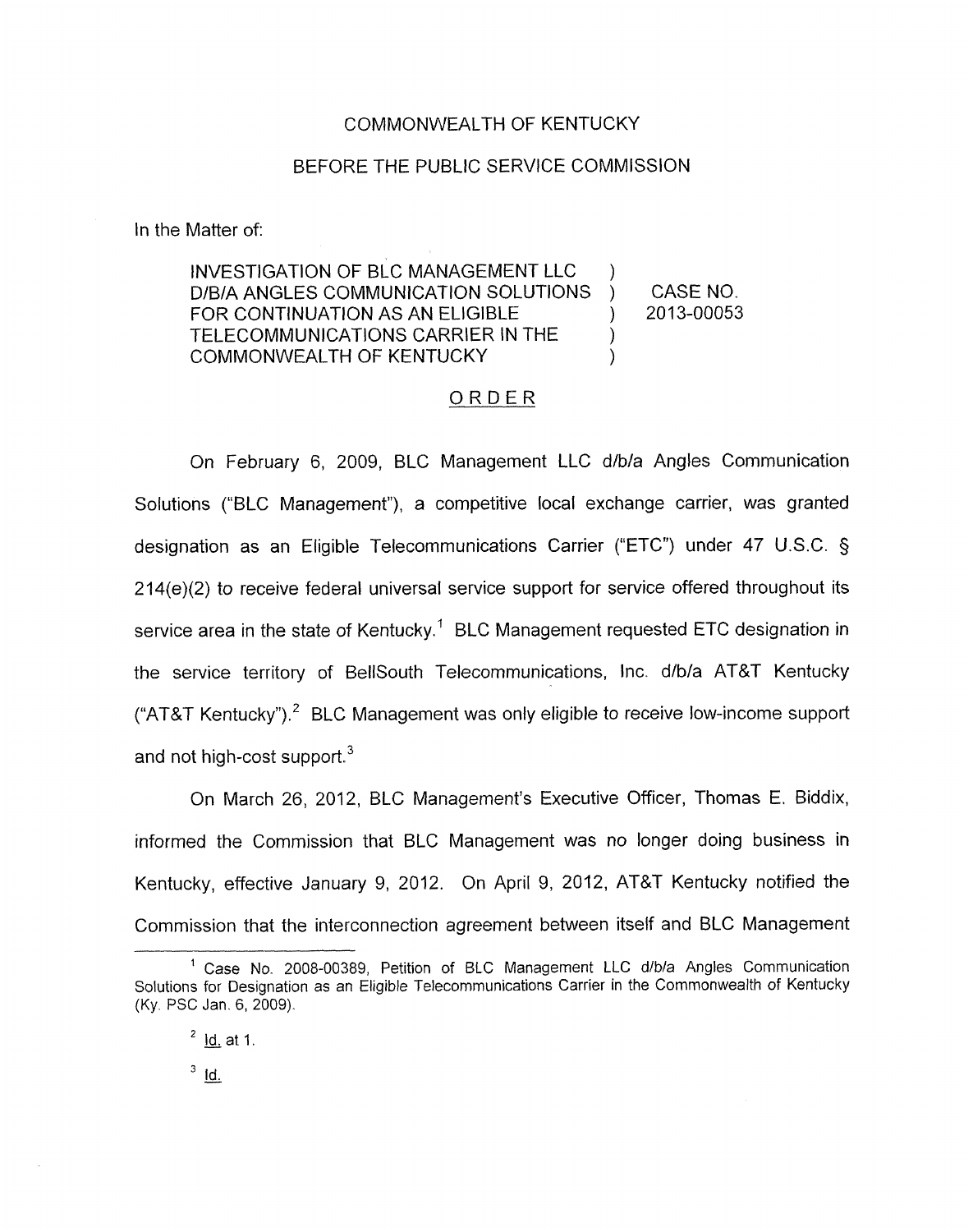was terminated effective March 21, 2012. The Kentucky Secretary of State, on September 11, 2012, revoked BLC Management's authority to transact business in Kentucky for failure to file its annual report. These notices are attached collectively in the Appendix to this Order.

Based upon the above, the Commission finds that BLC Management no longer continues to meet the requirements of an ETC and its designation as an ETC should be revoked in Kentucky.

IT IS THEREFORE ORDERED that BLC Management's designation as an ETC is revoked in Kentucky.

By the Commission



**ATTE** Exec Director Vei

Case No. 2013-00053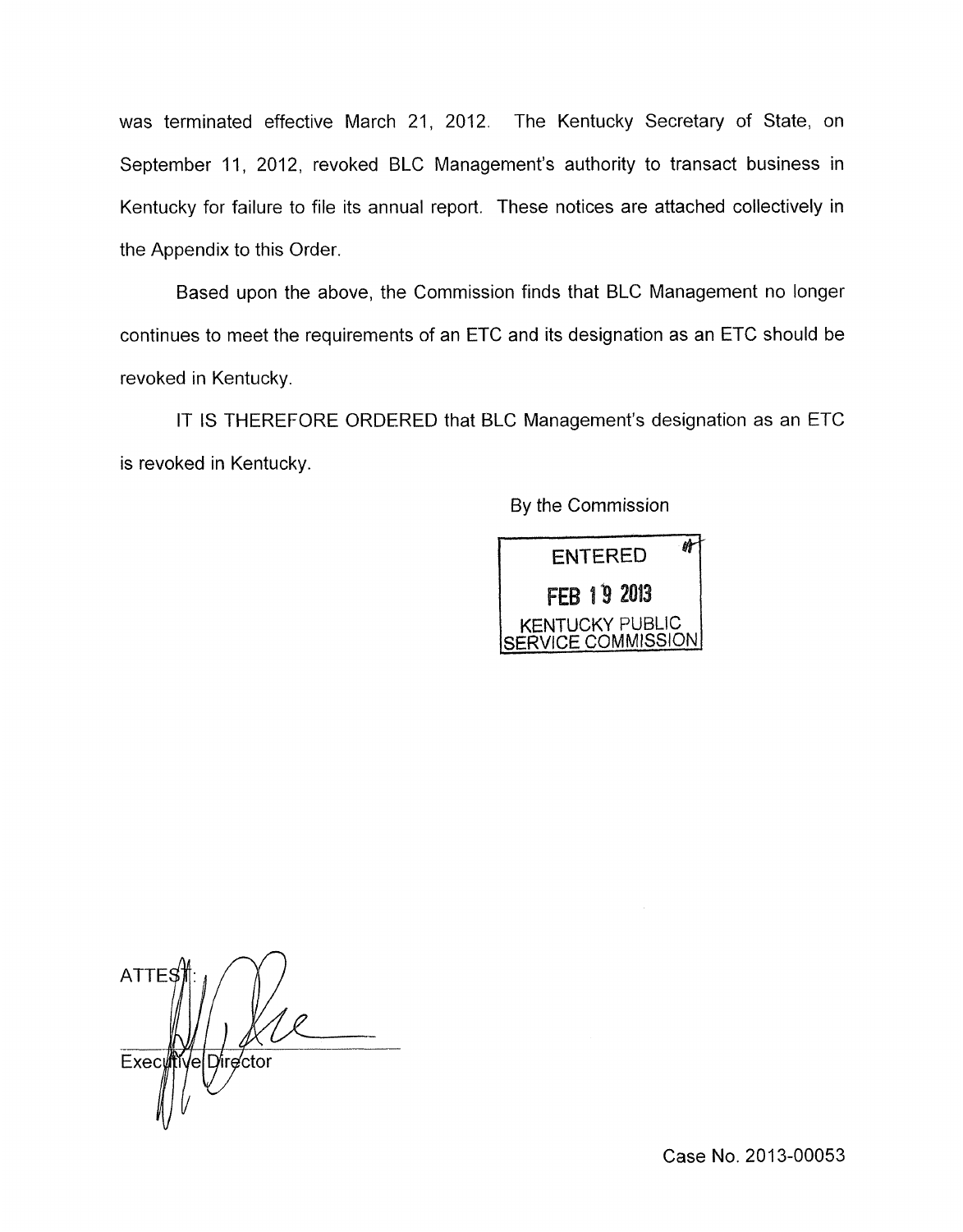# APPENDIX

# APPENDIX TO AN ORDER OF THE KENTUCKY PUBLIC SERVICE COMMISSION IN CASE NO. 2013-00053 DATED FEB 1 9 2013

 $\mathcal{L}^{\text{max}}_{\text{max}}$  and  $\mathcal{L}^{\text{max}}_{\text{max}}$ 

 $\mathcal{A}=\{x_1,\ldots,x_n\}$  .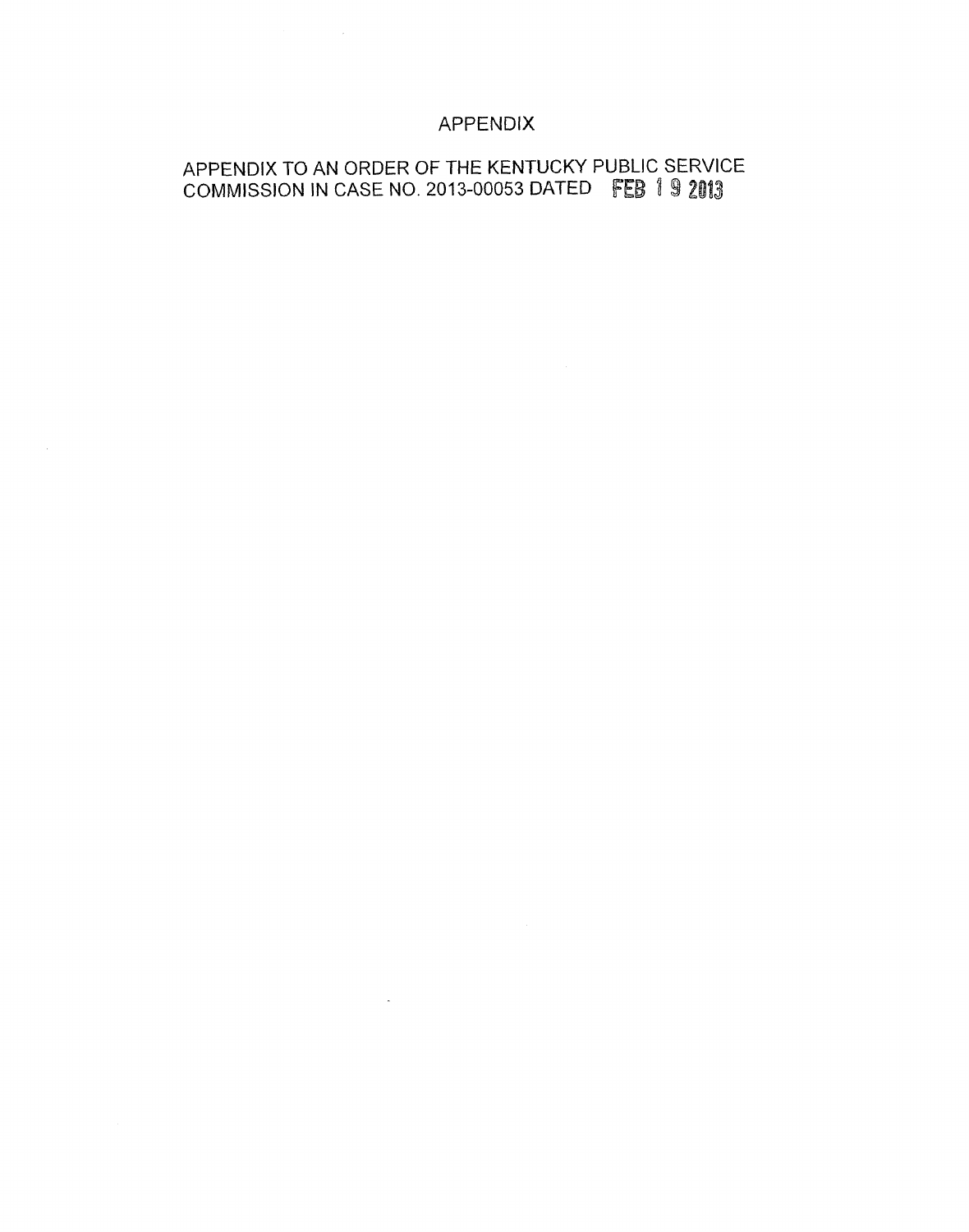

 $\overline{\phantom{a}}$ To Whom it May Concern,

Associated Telecommunications Management Service (ATMS) is a parent company to several different subsldiaries.

This letter is in regards to these companies no longer doing business in **your** state. Below is a list of ATMS subsidiaries and effective dates:

- American Dial Tone, Inc. -effective immediately  $\bullet$
- **e**  Bellerud Communlcations, LLC - effective 06/28/11
- $\bullet$ BLC Management, LLC dba Angles Communication Solutions - effective 01/09/12
- Dialtone & More, Inc. effective immediately  $\bullet$
- **<sup>e</sup>**LifeConnex Telecom, LLC- effective 01/09/12
- **•** Ren-tel Communications, Inc. effective immediately
- sc TXLink, LLC effective immediately  $\bullet$
- **FR** Triarch Marketing, Inc. effective immediately

Should you have any questions, please contact Denlelle Townsend, Regulatory Department Head at [dtownsend@telecomgroup.com.](mailto:dtownsend@telecomgroup.com)

Regards,

**Thomas E. Biddix Executive** Officer 100 N. Harbor City Blvd.<br>Melbourne, FL 32935 **RECEIVED** 

MAR **2 6** 2012

PUBLIC SERVICE **COMMISSION**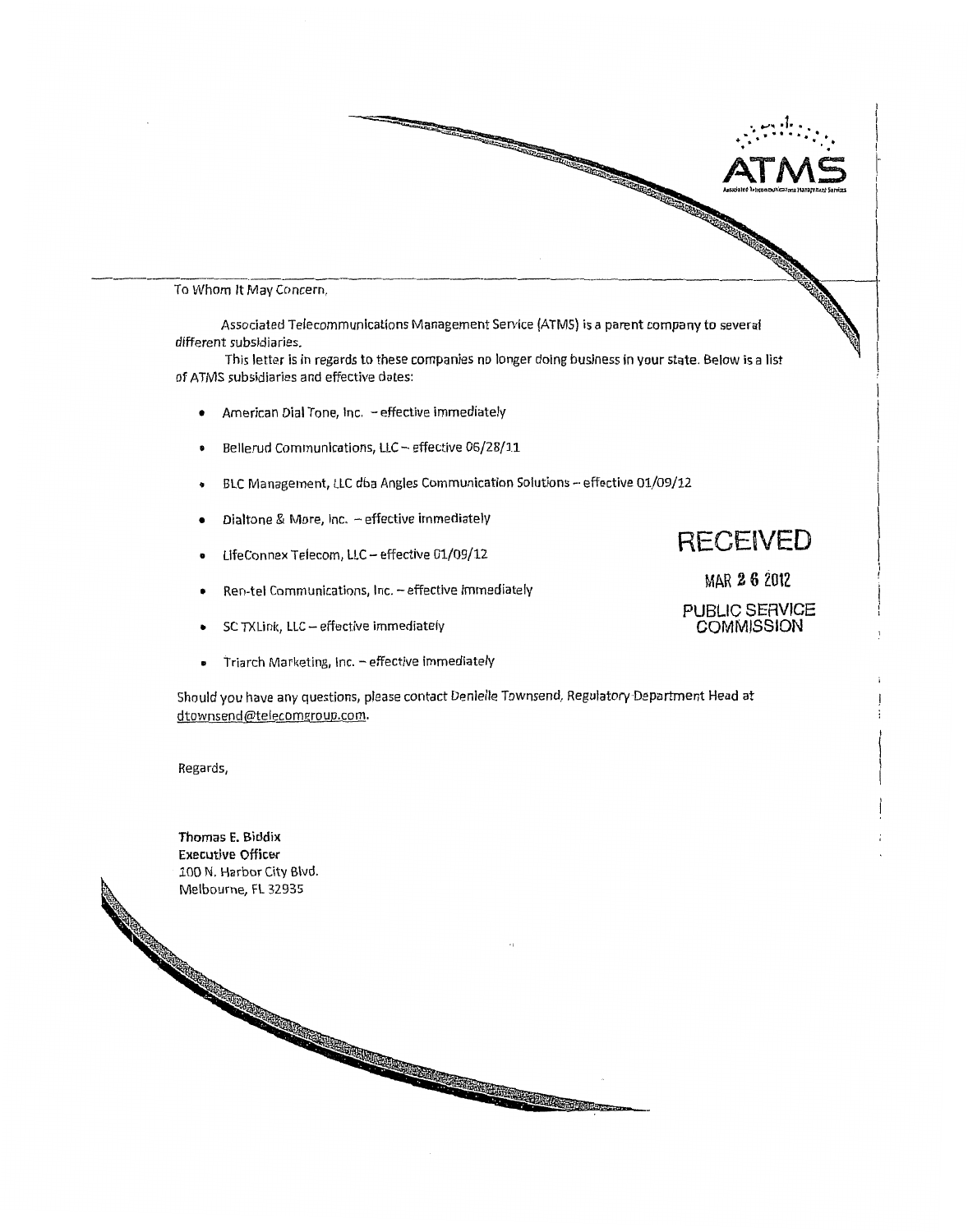

MaryK Keyer. *ATBT* Kentucky **T 502-582-8219**  General Attorney **601 W. Chmut** Sweet F **502-582-1573**  Kentucky **legal** Department Rwm **407 [my.kever\(iiatt.com](http://my.kever(iiatt.com)** 

Louisville, KY 40203

April 4, 2012

Mr. Jeff Derouen Executive Director Public Service Commission 211 Sower Boulevard P. 0. *Box* 615 Frankfort, KY 40602

**RECEIVED** 

APR **-9** 2092 PUBLIC SERVICE **COMMISSION** 

Re: Termination of Agreements

Dear Mr. Derouen:

This is to inform the Commission that the following Agreements with BellSouth Telecommunications, LLC, d/b/a AT&T Kentucky, have been terminated:

BLC Management LLC d/b/a Angles Communication Solutions .<br>(Interconnection Agreement), effective March 21, 2012 Triarch Marketing, Inc. (Interconnection Agreement), effective March 5, 2012

Please pull down the terminated Agreement from the Commission's website. Should you have any questions, please do not hesitate to contact me.

Sincerely,

Mary Heye

1029223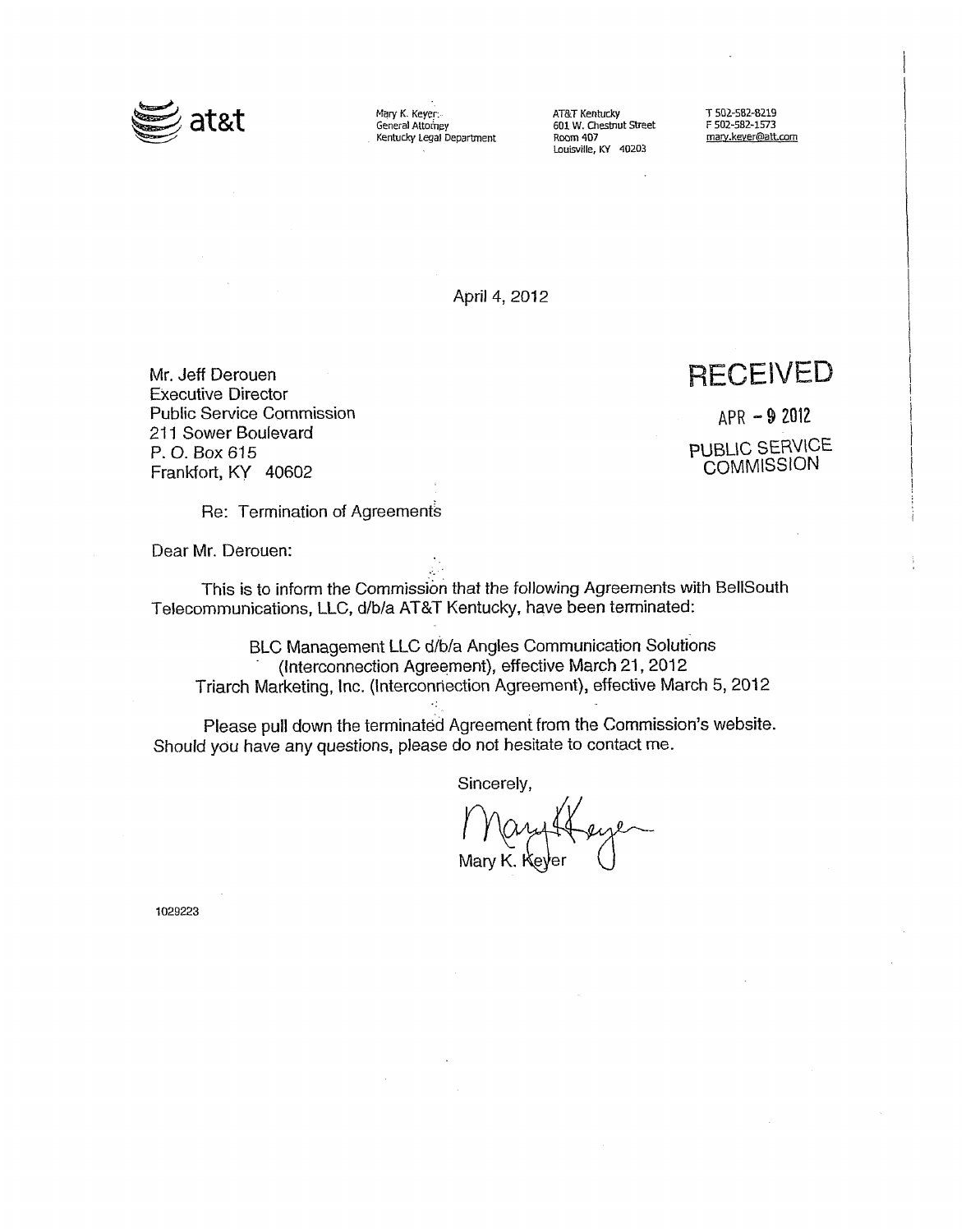## **KENTUCKY SECRETARY OF STATE P.O.BOX 71 8**



First Class Mail **FRANKFORT, KY 40602 FRANKFORT, KY 40602 DELAL BULLET IN THE USE OF PARTICIPITY OF PERTURISHING SEARCH PERTURISHING SEARCH PERTURISHING SEARCH PERTURISHING SEARCH PERTURISHING SEARCH PERTURISHING SEARCH PERTURISHING SE** 

#### **Certificate of Revocation**

I, Alison Lundergan Grimes, Secretary of State of the Commonwealth *of* Kentucky, do hereby certify that according to the records in the Office of the Secretary of State, **IMPORTANT NOTICE** 

#### **BLC MANAGEMENT LLC**

did not file its 2012 annual report within sixty days after it was due Accordingly, the Secretary of State revoked the limited liability company's authority to transact business in Kentucky on September 11,2012.

**BLC MANAGEMENT LLC 6905 N. WICKHAM ROAD SUITE 403** 

**MELBOURNE FL 32940** 



 $\mathbf{I}$